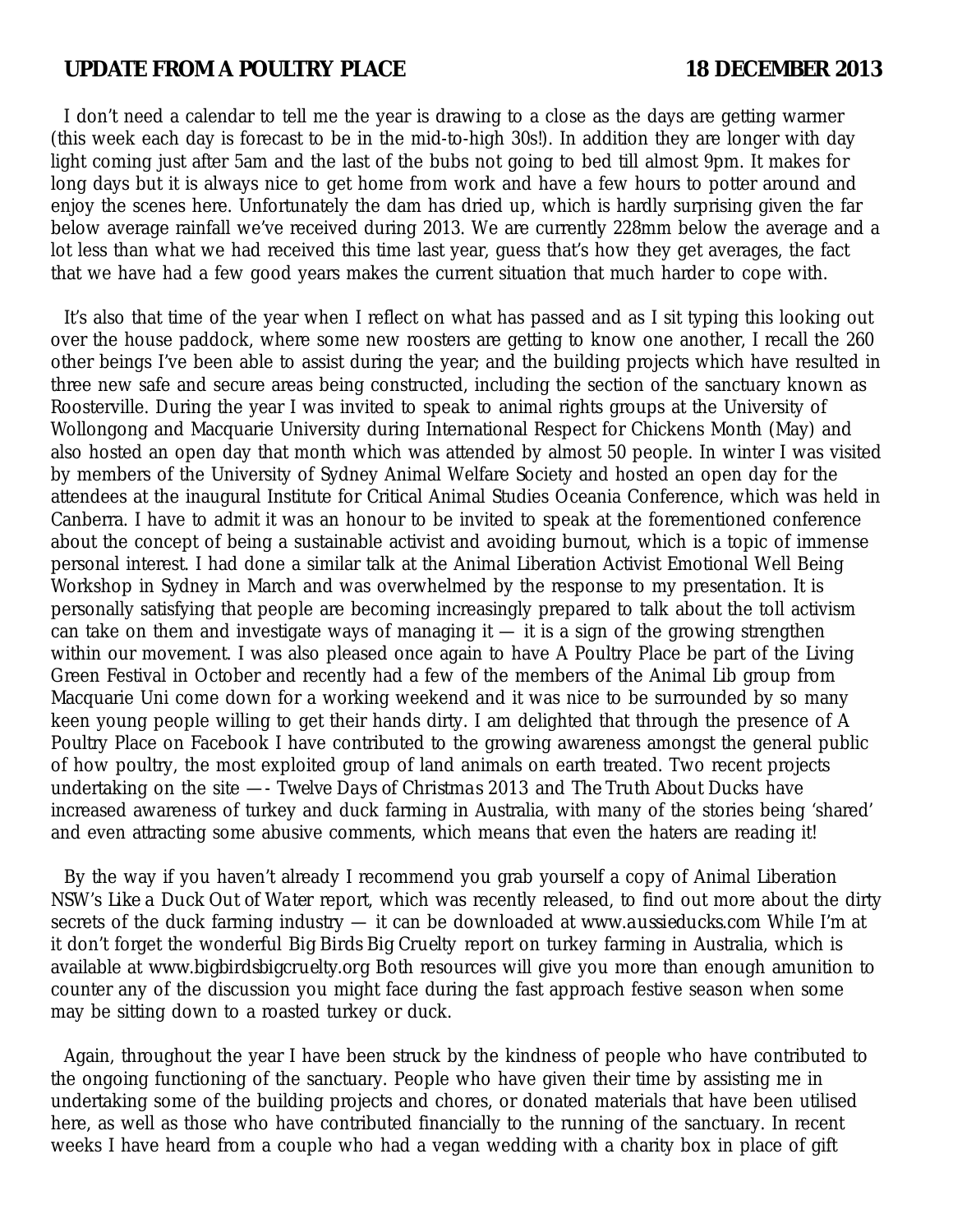registry. They shared the contributions between their favourite animal sanctuaries, one of which was A Poultry Place! And then there is the woman who has requested donations be made to A Poultry Place in lieu of presents this Christmas. Running an animal sanctuary single-handed and funding it from your own pocket such gestures are particularly appreciated.

So I would like to take this opportunity to thank you for your ongoing interest in A Poultry Place.



During the past month the family had grown a little. Parker (above left) was a rooster who turned up in a Sydney car park and was befriended by a caring woman who fed him and earned his trust before my friends at NSW Hen Rescue could collect him. He had a brief stay at one house but it didn't work out so I was asked if he could come here. Russell (above right) was adopted as a youngster believed to be a hen but when he started crowing and once the neighbours began complaining a new home had to be found. It was touching to see his human, who brought him down from Sydney say goodbye to him.



Vanilla (left) was a five month old sheepie found wandering alone on a country road looking lost and lonely, with no other sheep around. Thankful two friends came across her and managed to catch her and bring her to safety here where she will live out the rest of her life without fear and in the company of her new family. Within a fortnight of her arrival, Vanilla, and the other 13 members of the woolly family wer e shorn.

Leo and Lawrence (below left) two hatching project by-products. These two gorgeous guys were destined to be killed before some caring people stepped in and brought them to sanctuary here. And then there is Penelope (pictured lef), a three-and-a-half year old hen who lost both of her sisters in a